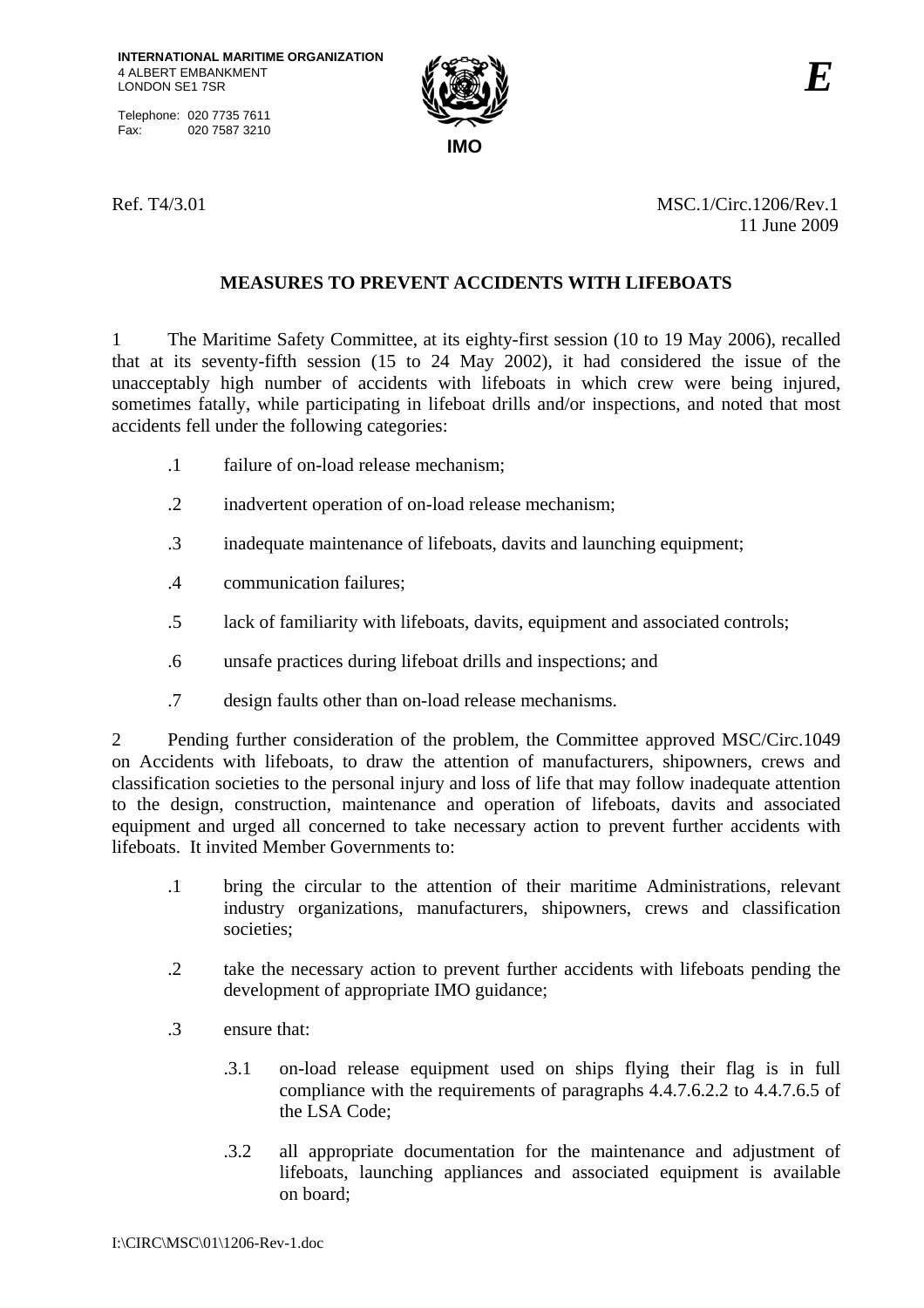- .3.3 personnel undertaking inspections, maintenance and adjustment of lifeboats, launching appliances and associated equipment are fully trained and familiar with these duties;
- .3.4 maintenance of lifeboats, launching appliances and associated equipment is carried out in accordance with approved established procedures;
- .3.5 lifeboat drills are conducted in accordance with SOLAS regulation III/19.3.3 for the purpose of ensuring that ship's personnel will be able to safely embark and launch the lifeboats in an emergency;
- .3.6 the principles of safety and health at work apply to drills as well;
- .3.7 personnel undertaking maintenance and repair activities are appropriately qualified;
- .3.8 hanging-off pennants should only be used for maintenance purposes and not during training exercises;
- .3.9 all tests required for the design and approval of life-saving appliances are conducted rigorously, according to the Guidelines developed by the Organization, in order to identify and rectify any design faults at an early stage;
- .3.10 the equipment is easily accessible for inspections and maintenance and is proven durable in harsh operational conditions, in addition to withstanding prototype tests; and
- .3.11 the approving authorities or bodies pay close attention to proper workmanship and state-of-the-art possibilities when assessing equipment for approval; and
- .4 encourage shipowners, when undertaking maintenance and repair activities, to employ qualified personnel, preferably certified by the manufacturer.

3 Member Governments were further invited, while enforcing the provisions of SOLAS regulation IX/4.3, to ensure that the above issues are addressed through the Safety Management System of the company, as appropriate.

4 The Committee further recalled that, at its seventy-seventh session (28 May to 6 June 2003), recognizing the experience gained since the approval of the Guidelines on inspection and maintenance of lifeboat on-load release gear (MSC/Circ.614) at its sixty-second session (24 to 28 May 1993), and that the implementation of expanded and improved guidelines could contribute towards a reduction of the incidence of accidents with lifeboats, it had approved the Guidelines for periodic servicing and maintenance of lifeboats, launching appliances and on-load release gear (MSC/Circ.1093), superseding MSC/Circ.614. Taking into account subsequent amendments to SOLAS chapter III and the LSA Code, and having considered proposals by the fiftieth session of the Sub-Committee on Fire Protection, the Committee approved amendments to the Guidelines, and further noted that the guidance developed for lifeboats could also apply to the periodic servicing and maintenance of liferafts, rescue boats and fast rescue boats and their launching appliances and on-load release gear.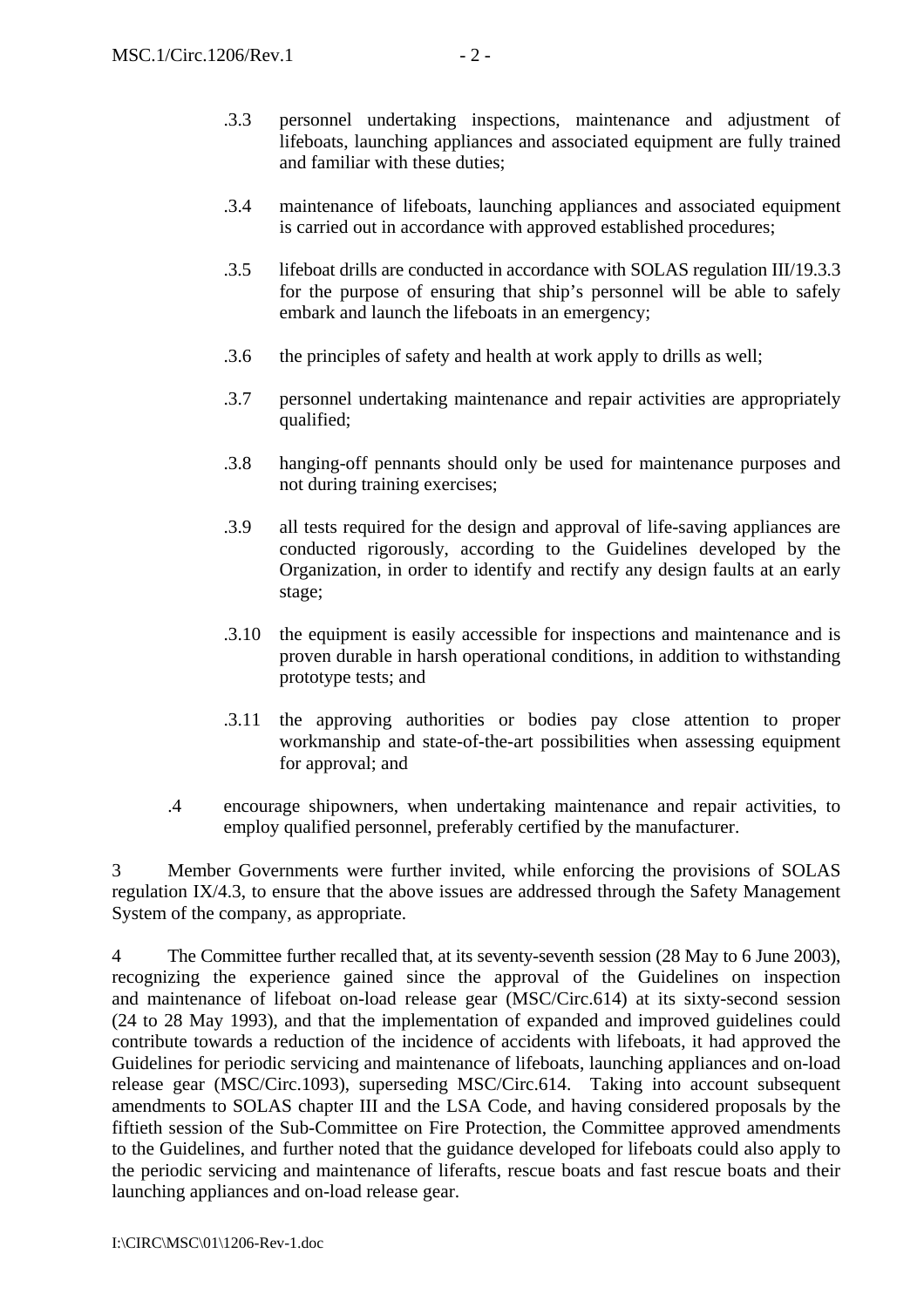5 The Committee further recalled that, at its seventy-ninth session (1 to 10 December 2004), it had endorsed the intention of the Sub-Committee on Ship Design and Equipment, in cooperation with the Sub-Committee on Standards of Training and Watchkeeping, to develop further IMO guidance as envisioned in MSC/Circ.1049 and, accordingly, approved the Guidance on safety during abandon ship drills using lifeboats (MSC/Circ.1136), as set out in annex 2. The Committee further recalled that the Guidance developed for lifeboats has relevance, in general, for emergency drills with other life-saving systems and should be taken into account when such drills are conducted. In connection with MSC/Circ.1136, and recognizing the need to provide a basic outline of essential steps to safely carry out simulated launching of free-fall lifeboats in accordance with SOLAS regulation III/19.3.3.4, and having considered proposals by the forty-seventh session of the Sub-Committee on Design and Equipment, the Committee further approved the Guidelines for simulated launching of free-fall lifeboats (MSC/Circ.1137), as set out in the appendix to annex 2.

6 Having considered the need to update several of the circulars discussed above, and having considered proposals by the fiftieth session of the Sub-Committee on Fire Protection to consolidate the numerous circulars on the subject of measures to prevent accidents with lifeboats in order to better serve the mariner, the Committee approved Guidelines for periodic servicing and maintenance of lifeboats, launching appliances and on-load release gear and Guidelines on safety during abandon ship drills using lifeboats, as set out in annexes 1 and 2, respectively, to MSC.1/Circ.1206.

7 The Maritime Safety Committee, at its eighty-sixth session (27 May to 5 June 2009), approved amendments to the aforementioned Guidelines (annexes 1 and 2 to MSC.1/Circ.1206) concerning inspection and maintenance of lifeboats, launching appliances and on-load release gear, following the recommendations made by the Sub-Committee on Ship Design and Equipment, at its fifty-second session. The revised Guidelines are set out in annexes 1 and 2 to this circular.

8 Member Governments are invited to give effect to the annexed Guidelines as soon as possible and to bring them to the attention of shipowners, ship operators, ship-vetting organizations, ship personnel, surveyors, manufacturers and all others concerned with the inspection and maintenance of lifeboats, liferafts, rescue boats and fast rescue boats and their launching appliances and on-load release gear.

9 This circular supersedes MSC/Circ.1049, MSC/Circ.1093, MSC/Circ.1136, MSC/Circ.1137 and MSC.1/Circ.1206.

\*\*\*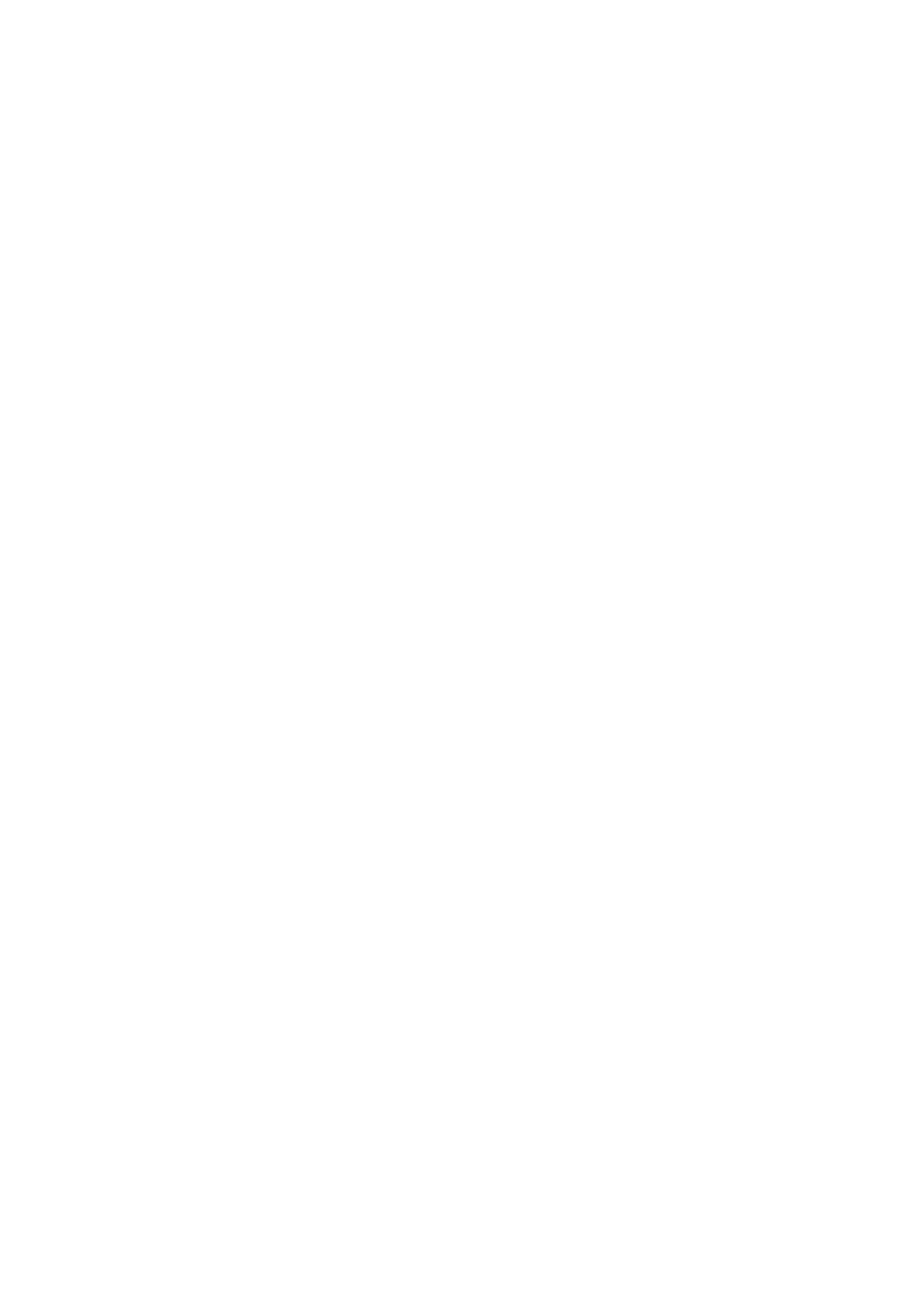## **ANNEX 1**

## **GUIDELINES FOR PERIODIC SERVICING AND MAINTENANCE OF LIFEBOATS, LAUNCHING APPLIANCES AND ON-LOAD RELEASE GEAR**

### **General**

1 The objective of these Guidelines is to establish a uniform, safe and documented performance of periodic servicing and maintenance of lifeboats, launching appliances and on-load release gear.

2 These Guidelines relate to the application of the ISM Code to periodic servicing and maintenance of lifeboat arrangements and should therefore be reflected in procedures developed for a ship under that Code.

3 The general principle in these Guidelines may also be applied for the periodic servicing and maintenance of liferafts, rescue boats and fast rescue boats and their launching appliances and release gear.

4 Detailed guidance regarding some procedures covered by these Guidelines is provided in the appendix.

### **SOLAS regulations**

5 These Guidelines relate to the requirements contained in:

- .1 SOLAS regulation III/20 Operational readiness, maintenance and inspections; and
- .2 SOLAS regulation III/36 Instructions for onboard maintenance.

### **Responsibility**

6 The company\* is responsible for servicing and maintenance on board its ships in accordance with SOLAS regulation III/20 and for the establishment and implementation of health, safety and environment (HSE) procedures covering all activities during servicing and maintenance.

7 The personnel carrying out servicing and maintenance are responsible for the performance of the work as authorized in accordance with the system specified in paragraph 10.

8 The above personnel are also responsible for complying with HSE instructions and procedures.

9 Service providers carrying out the thorough examination, operational testing, repair and overhaul of lifeboats, launching appliances and on-load release gear should be authorized in accordance with MSC.1/Circ.1277.

 $\overline{a}$ 

For the purpose of these Guidelines, company is as defined in SOLAS regulation IX/1.2.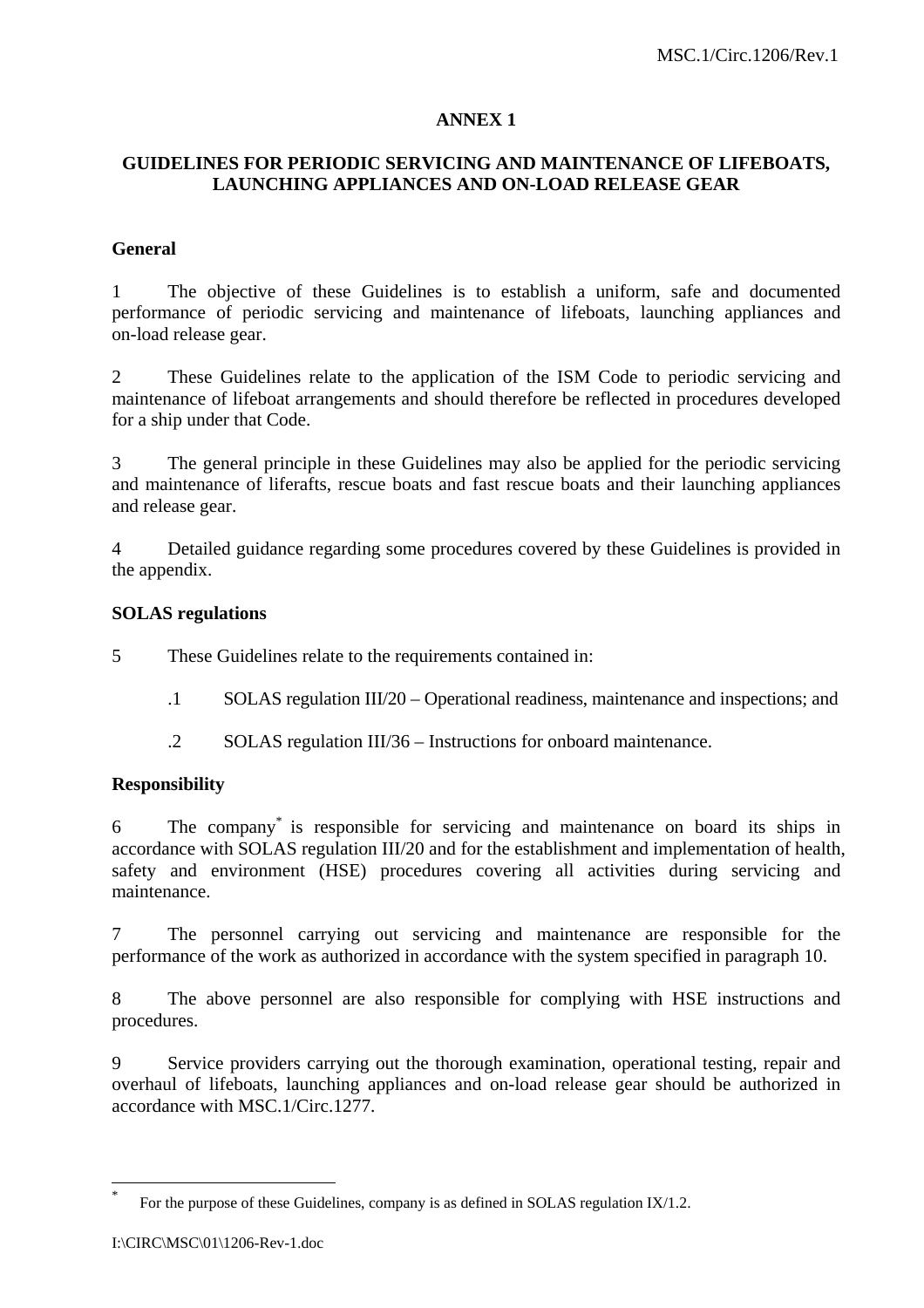MSC.1/Circ.1206/Rev.1 ANNEX 1 Page 2

### **Certification**

10 Where these Guidelines call for certification of servicing personnel, such certification should be issued in accordance with an established system for training and authorization in accordance with MSC.1/Circ.1277.

## **Qualification levels**

11 Weekly and monthly inspections, and routine maintenance as specified in the equipment maintenance manual(s), should be conducted under the direct supervision of a senior ship's officer in accordance with the maintenance manual(s).

12 All other inspections, servicing and repair should be conducted by the manufacturer's representative or other person appropriately trained and certified for the work to be done in accordance with MSC.1/Circ.1277.

## **Reports and records**

13 All reports and checklists should be correctly filled out and signed by the person who carries out the inspection and maintenance work and should also be signed by the company's representative or the ship's master.

14 Records of inspections, servicing, repairs and maintenance should be updated and filed on board the ship.

15 When repairs, thorough examinations and annual servicing are completed, a statement confirming that the lifeboat arrangements remain fit for purpose should be promptly issued by the service provider who performed the work.

\* \* \*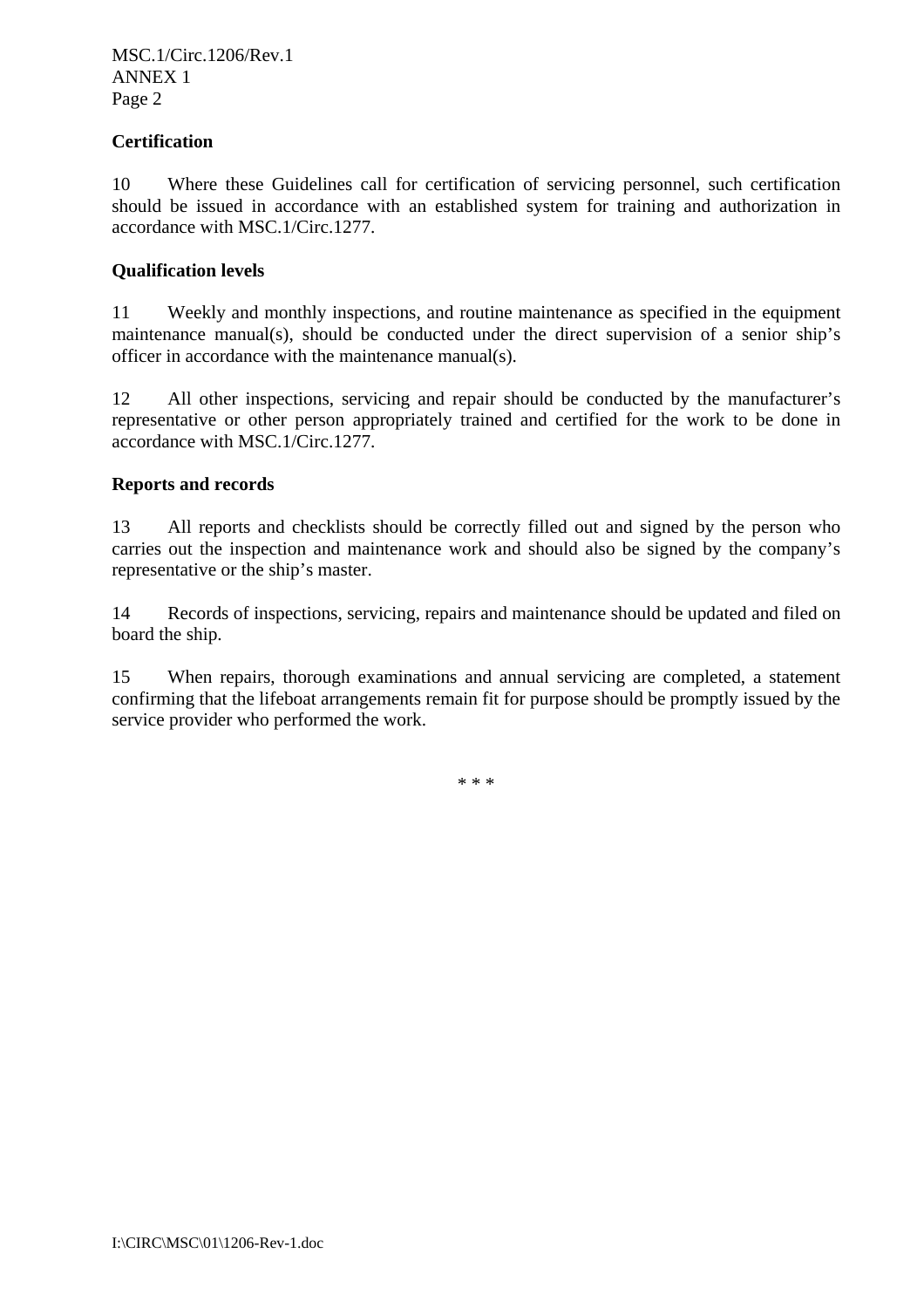### **APPENDIX**

#### **SPECIFIC PROCEDURES FOR MAINTENANCE AND SERVICING**

#### **1 GENERAL**

1.1 Any inspection, servicing and repair should be carried out according to the maintenance manuals and associated technical documentation developed by the manufacturer or an alternative body authorized in accordance with MSC.1/Circ.1277.

1.2 A full set of maintenance manuals and associated technical documentation as specified in 1.1 should be available on board for use in all operations involved in the inspection, maintenance, adjustment and re-setting of the lifeboat and associated equipment, such as davits and release gear.

1.3 The maintenance manuals and associated technical documentation as specified in 1.1 should include the following items as a minimum and should be periodically reviewed and updated as necessary.

### **2 ANNUAL THOROUGH EXAMINATION**

2.1 As items listed in checklists for the weekly/monthly inspections also form the first part of the annual thorough examination, when carrying out this examination the inspection of these items should be performed by the ship's crew in the presence of the manufacturer's representative or other person appropriately trained and certified for the work to be done in accordance with MSC.1/Circ.1277.

2.2 Inspection and maintenance records of inspections and routine maintenance carried out by the ship's crew and the applicable certificates for the launching appliances and equipment should be available.

## **Lifeboats**

2.3 The following items should be examined and checked for satisfactory condition and operation:

- .1 condition of lifeboat structure including fixed and loose equipment;
- .2 engine and propulsion system;
- .3 sprinkler system, where fitted;
- .4 air supply system, where fitted;
- .5 manoeuvring system;
- .6 power supply system; and
- .7 bailing system.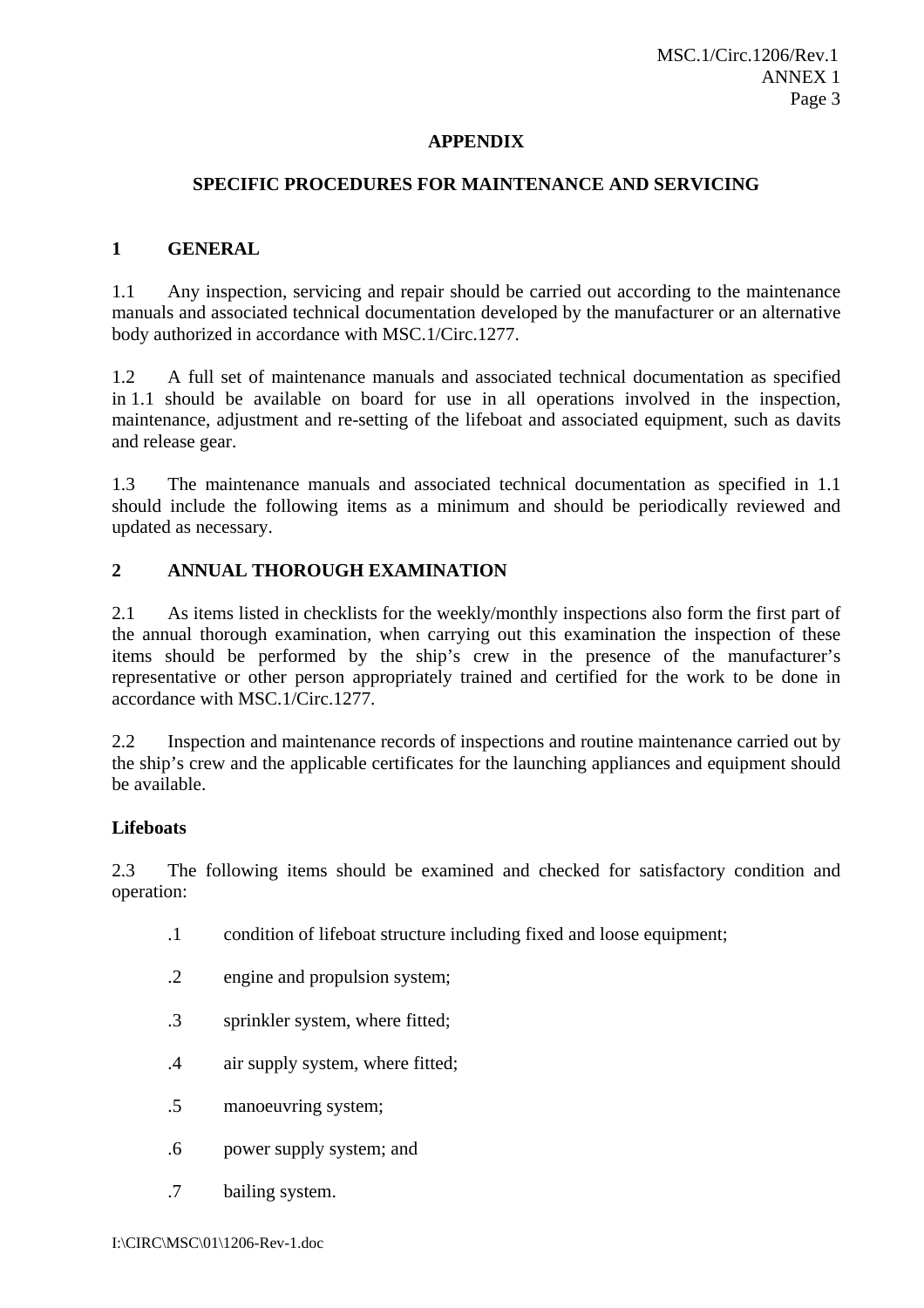### **Release gear**

2.4 The following should be examined for satisfactory condition and operation after the annual winch brake test with the empty boat, as required by 3.1:

- .1 operation of devices for activation of release gear;
- .2 excessive free play (tolerances);
- .3 hydrostatic interlock system, where fitted;
- .4 cables for control and release; and
- .5 hook fastening.

#### **Notes:**

- 1 The setting and maintenance of release gear are critical operations with regard to maintaining the safe operation of the lifeboat and the safety of personnel in the lifeboat. All inspection and maintenance operations on this equipment should therefore be carried out with the utmost care.
- 2 No maintenance or adjustment of the release gear should be undertaken while the hooks are under load.
- 3 Hanging-off pennants may be used for this purpose but should not remain connected at other times, such as when the lifeboat is normally stowed and during training exercises.
- 4 The release gear is to be examined prior to its operational test. The release gear is to be re-examined after its operational test and the dynamic winch brake test. Special consideration should be given to ensure that no damage has occurred during the winch brake test, especially the hook fastening.
- 2.5 Operational test of on-load release function:
	- .1 position the lifeboat partially into the water such that the mass of the boat is substantially supported by the falls and the hydrostatic interlock system, where fitted, is not triggered;
	- .2 operate the on-load release gear;
	- .3 reset the on-load release gear; and
	- .4 examine the release gear and hook fastening to ensure that the hook is completely reset and no damage has occurred.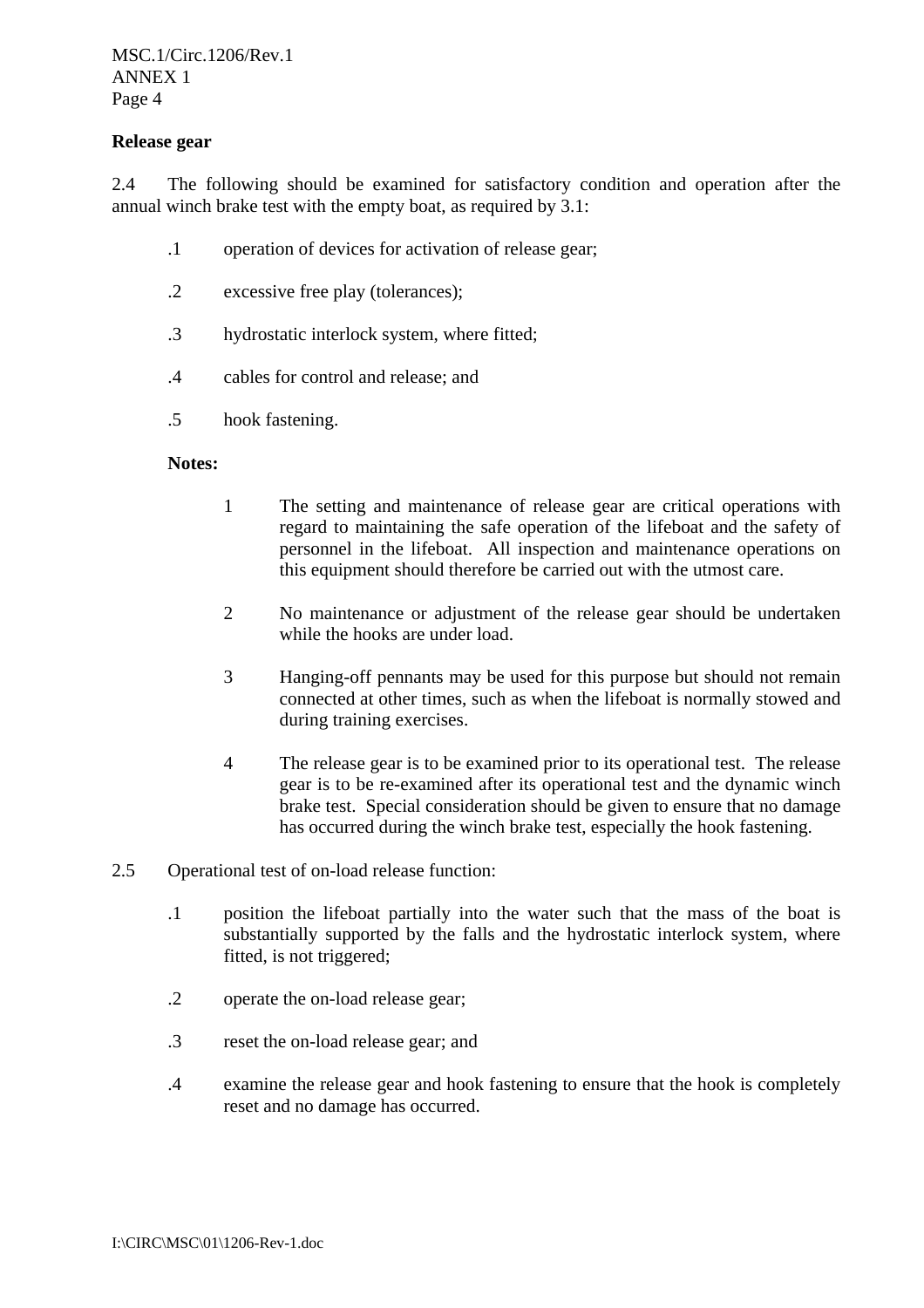- 2.6 Operational test of off-load release function:
	- .1 position the lifeboat fully waterborne;
	- .2 operate the off-load release gear;
	- .3 reset the on-load release gear; and
	- .4 recover the lifeboat to the stowed position and prepare for operational readiness.

### **Note:**

Prior to hoisting, check that the release gear is completely and properly reset. The final turning-in of the lifeboat should be done without any persons on board.

- 2.7 Operational test of free-fall lifeboat release function:
	- .1 engage the simulated launching arrangements as specified in the manufacturer's operating instructions;
	- .2 the operator should be properly seated and secured in the seat location from which the release mechanism is to be operated;
	- .3 operate the release mechanism to release the lifeboat;
	- .4 reset the lifeboat in the stowed configuration;
	- .5 repeat procedures referred to in .2 to .4 above, using the back-up release mechanism, when applicable;
	- .6 remove the simulated launching arrangements; and
	- .7 verify that the lifeboat is in the ready to launch stowed configuration.

### **Davit**

- 2.8 The following items should be examined for satisfactory condition and operation:
	- .1 davit structure, in particular with regard to corrosion, misalignments, deformations and excessive free play;
	- .2 wires and sheaves, possible damages such as kinks and corrosion;
	- .3 lubrication of wires, sheaves and moving parts;
	- .4 functioning of limit switches;
	- .5 stored power systems; and
	- .6 hydraulic systems.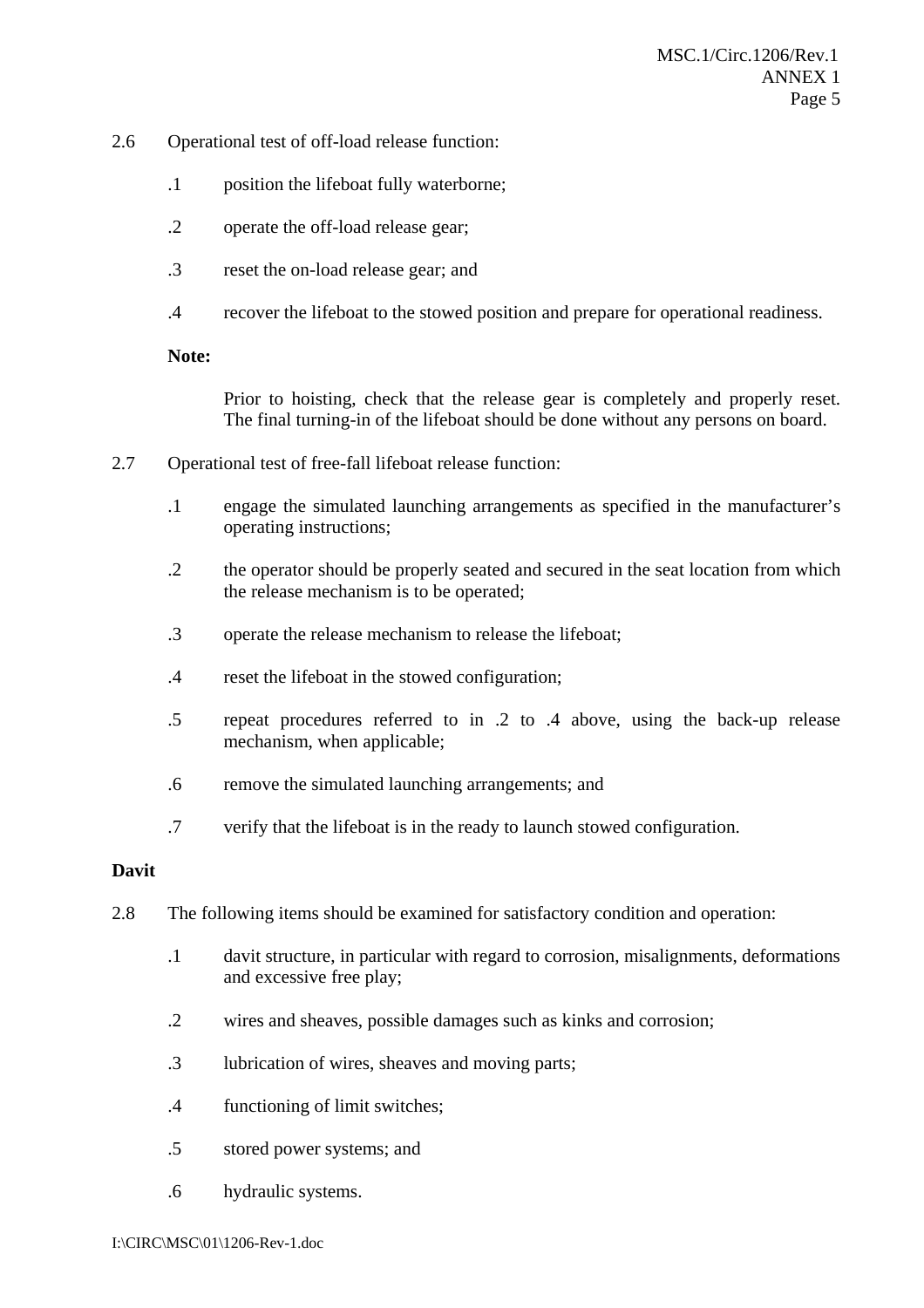MSC.1/Circ.1206/Rev.1 ANNEX 1 Page 6

## **Winch**

- 2.9 The following items should be examined for satisfactory condition and operation:
	- .1 open and inspect brake mechanism;
	- .2 replace brake pads, if necessary;
	- .3 remote control system;
	- .4 power supply system; and
	- .5 winch foundation.

## **3 DYNAMIC WINCH BRAKE TEST**

3.1 Annual operational testing should preferably be done by lowering the empty boat. When the boat has reached its maximum lowering speed and before the boat enters the water, the brake should be abruptly applied.

3.2 The five-year operational test should be done by lowering the boat loaded to a proof load equal to 1.1 times the weight of the survival craft or rescue boat and its full complement of persons and equipment, or equivalent load. When the boat has reached its maximum lowering speed and before the boat enters the water, the brake should be abruptly applied.

3.3 Following these tests, the brake pads and stressed structural parts should be re-inspected.

**Note:** 

In loading the boat for this test, precautions should be taken to ensure that the stability of the boat is not adversely affected by free surface effects or the raising of the centre of gravity.

### **4 OVERHAUL OF ON-LOAD RELEASE GEAR**

Overhaul of on-load release gear includes:

- .1 dismantling of hook release units;
- .2 examination with regard to tolerances and design requirements;
- .3 adjustment of release gear system after assembly;
- .4 operational test as per above and with a load according to SOLAS regulation III/20.11.2.3; and
- .5 examination of vital parts with regard to defects and cracks.

**Note**:

Non-destructive examination (NDE) techniques, such as dye penetrants (DPE), may be suitable.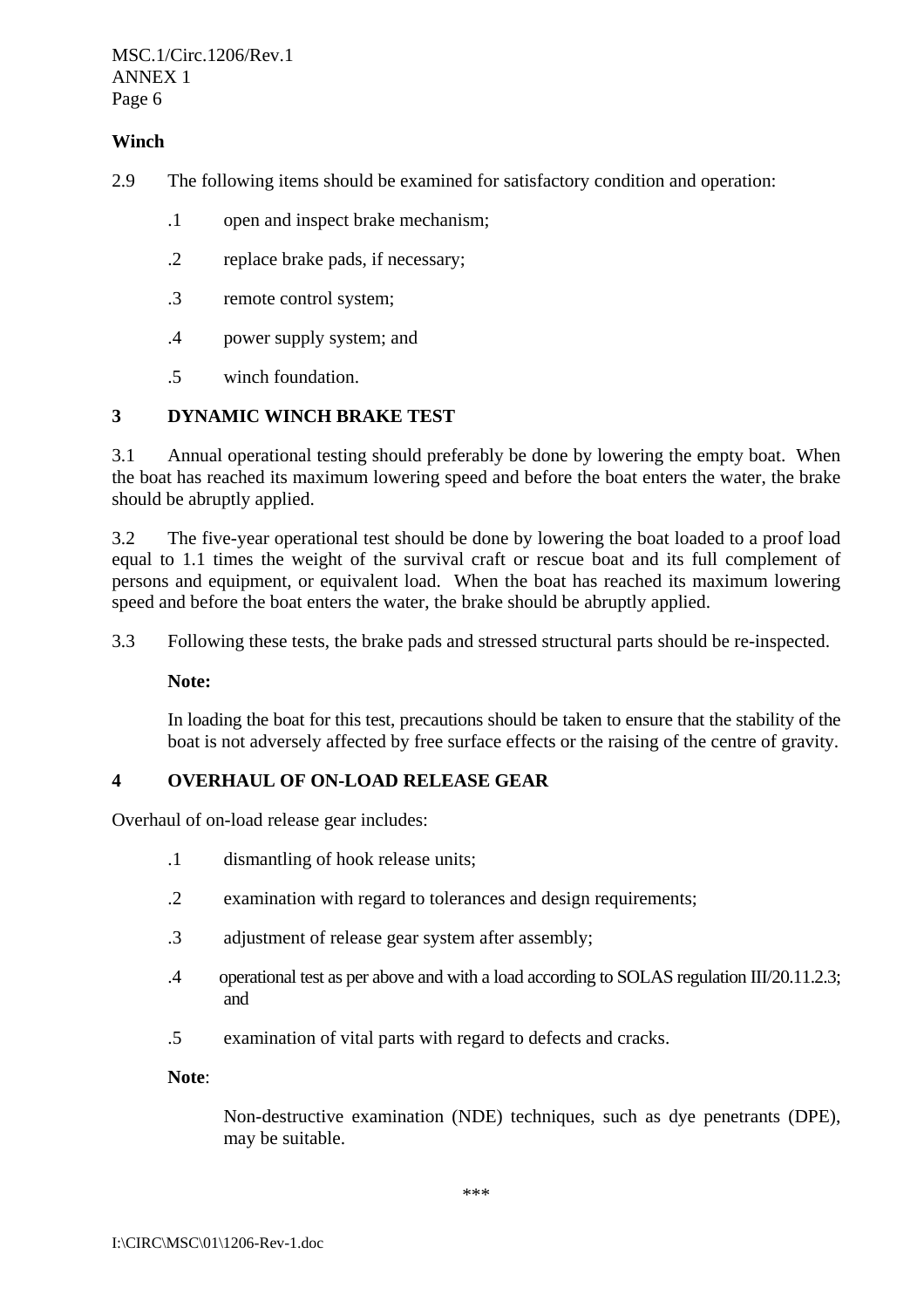## **ANNEX 2**

### **GUIDELINES ON SAFETY DURING ABANDON SHIP DRILLS USING LIFEBOATS**

### **1 GENERAL**

#### **1.1 Introduction**

1.1.1 It is essential that seafarers are familiar with the life-saving systems on board their ships and that they have confidence that the systems provided for their safety will work and will be effective in an emergency. Frequent periodic shipboard drills are necessary to achieve this.

1.1.2 Crew training is an important component of drills. As a supplement to initial shore-side training, onboard training will familiarize crew members with the ship systems and the associated procedures for use, operation and drills. On these occasions, the objective is to develop appropriate crew competencies, enabling effective and safe utilization of the equipment required by the 1974 SOLAS Convention. The time limits set out in SOLAS for ship abandonment should be considered as a secondary objective when conducting drills.

## **1.2 Drill frequency**

Experience has shown that holding frequent drills furthers the goals of making the crew familiar with the life-saving systems on board their ships and increasing their confidence that the systems will work and will be effective in an emergency. Drills give the crew opportunity to gain experience in the use of the safety equipment and in cooperation. The ability to cope with an emergency and handle the situation, if the ship needs to be abandoned, needs to be well rehearsed. However, frequent crew changes sometimes make it difficult to assure that all on board have had the opportunity to participate in drills if only the minimum required drills are conducted. Therefore, consideration needs to be given to scheduling drills as necessary to ensure all on board have an early opportunity to become familiar with the systems on board.

### **1.3 Drills must be safe**

1.3.1 Abandon ship drills should be planned, organized and performed so that the recognized risks are minimized and in accordance with relevant shipboard requirements of occupational safety and health.

1.3.2 Drills provide an opportunity to verify that the life-saving system is working and that all associated equipment is in place and in good working order, ready for use.

1.3.3 Before conducting drills, it should be checked that the lifeboat and its safety equipment have been maintained in accordance with the ship's maintenance manuals and any associated technical documentation, as well as noting all the precautionary measures necessary. Abnormal conditions of wear and tear or corrosion should be reported to the responsible officer immediately.

### **1.4 Emphasis on learning**

Drills should be conducted with an emphasis on learning and be viewed as a learning experience, not just as a task to meet a regulatory requirement to conduct drills. Whether they are emergency drills required by SOLAS or additional special drills conducted to enhance the competence of the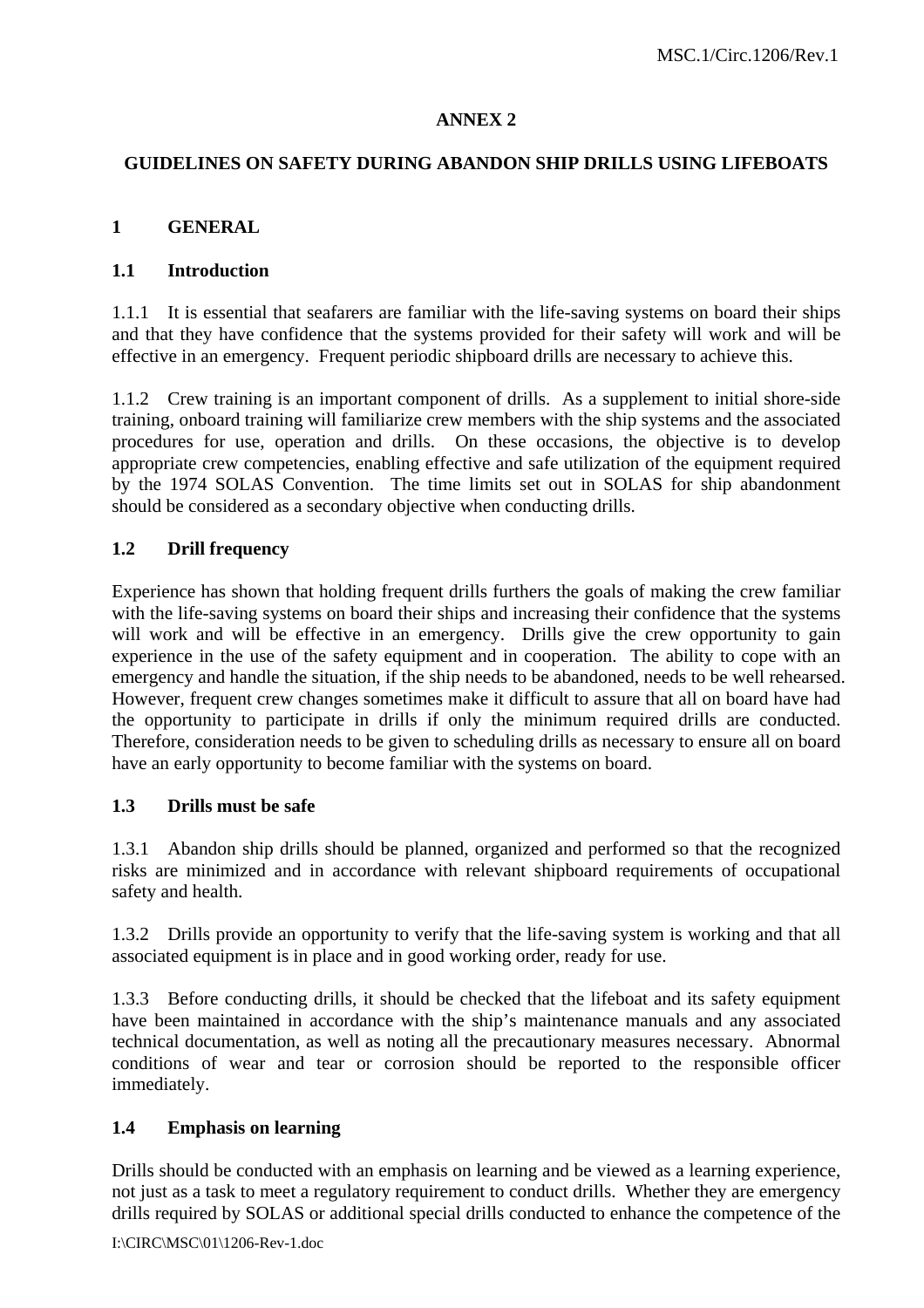MSC.1/Circ.1206/Rev.1 ANNEX 2 Page 2

crew members, they should be carried out at safe speed. During drills, care should be taken to ensure that everybody familiarizes themselves with their duties and with the equipment. If necessary, pauses should be made during the drills to explain especially difficult elements. The experience of the crew is an important factor in determining how fast a drill or certain drill elements should be carried out.

# **1.5 Planning and organizing drills**

1.5.1 The 1974 SOLAS Convention requires that drills shall, as far as practicable, be conducted as if there was an actual emergency.\* This means that the entire drill should, as far as possible, be carried out. The point is that, at the same time, it should be ensured that the drill can be carried out in such a way that it is safe in every respect. Consequently, elements of the drill that may involve unnecessary risks need special attention or may be excluded from the drill.

1.5.2 In preparing for a drill, those responsible should review the manufacturer's instruction manual to assure that a planned drill is conducted properly. Those responsible for the drill should assure that the crew is familiar with the guidance provided in the life-saving system instruction manual.

1.5.3 Lessons learned in the course of a drill should be documented and made a part of follow-up shipboard training discussions and planning the next drill session.

1.5.4 The lowering of a boat with its full complement of persons is an example of an element of a drill that may, depending on the circumstances, involve an unnecessary risk. Such drills should only be carried out if special precautions are observed.

# **2 ABANDON SHIP DRILLS**

## **2.1 Introduction**

It is important that the crew who operate safety equipment on board are familiar with the functioning and operation of such equipment. The 1974 SOLAS Convention requires that sufficiently detailed manufacturers' training manuals and instructions be carried on board, which should be easily understood by the crew. Such manufacturers' manuals and instructions should be accessible for everyone on board and observed and followed closely during drills.

## **2.2 Guidance to the shipowner**

2.2.1 The shipowner should ensure that new safety equipment on board the company's ships has been approved and installed in accordance with the provisions of the 1974 SOLAS Convention and the International Life-Saving Appliances (LSA) Code.

2.2.2 Procedures for holding safe drills should be included in the Safety Management System (SMS) of the shipping companies. Detailed procedures for elements of drills that involve a special risk should be evident from workplace assessments adjusted to the relevant life-saving appliance.

 $\overline{a}$ 

<sup>\*</sup> Refer to SOLAS regulation III/19.3.1.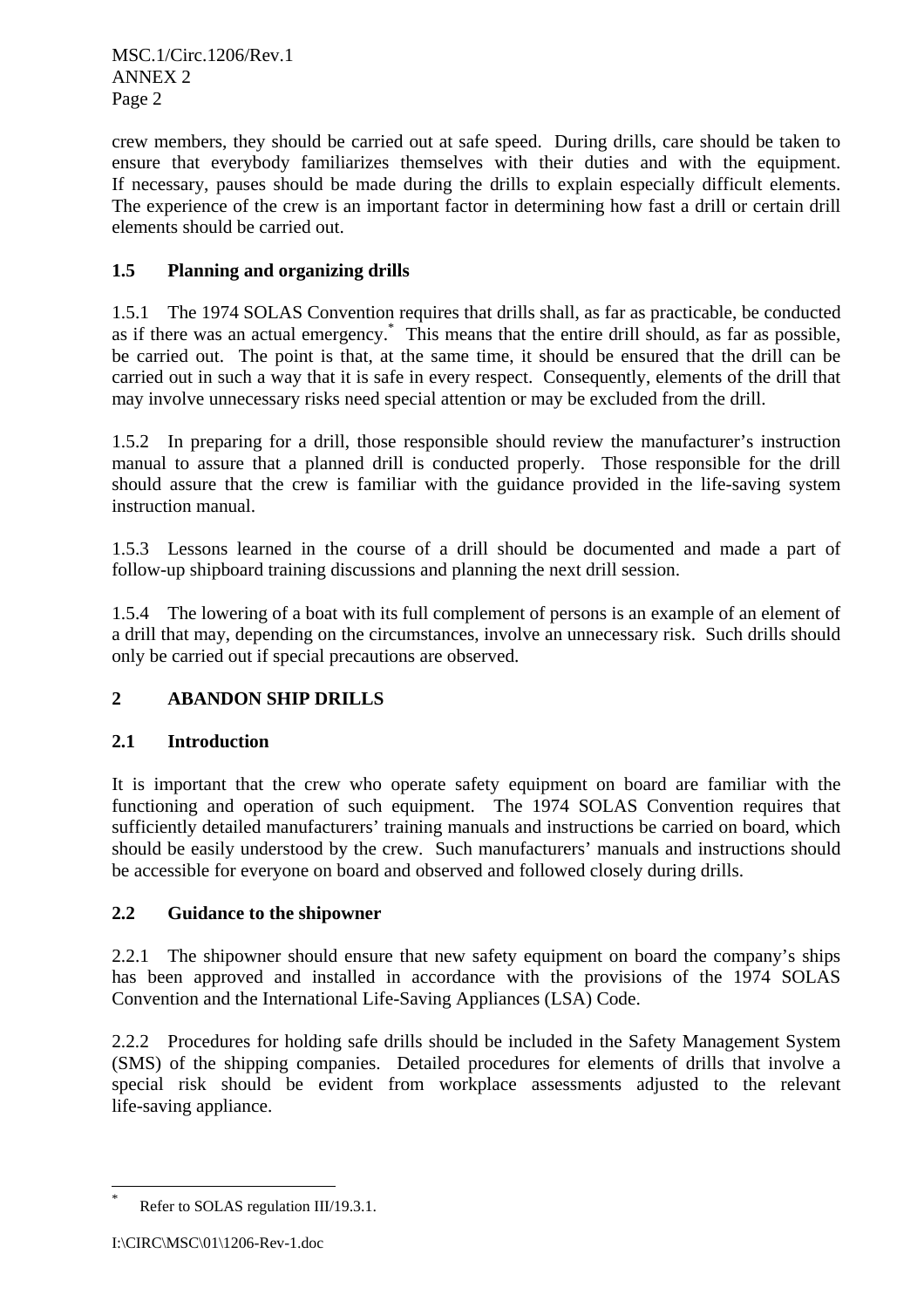2.2.3 Personnel carrying out maintenance and repair work on lifeboats should be qualified accordingly.\*

# **2.3 Lifeboats lowered by means of falls**

2.3.1 During drills, those responsible should be alert for potentially dangerous conditions and situations and should bring them to the attention of the responsible person for appropriate action. Feedback and improvement recommendations to the shipowner, the Administration and the system manufacturer are important elements of the marine safety system.

2.3.2 When performing drills with persons on board a lifeboat, it is recommended that the boat first be lowered and recovered without persons on board to ascertain that the arrangement functions correctly. In this case, the boat should then be lowered into the water with only the number of persons on board necessary to operate the boat.

2.3.3 To prevent lashings or gripes from getting entangled, proper release should be checked before swinging out the davit.

## **2.4 Free-fall lifeboats**

2.4.1 The monthly drills with free-fall lifeboats should be carried out according to the manufacturer's instructions, so that the persons who are to enter the boat in an emergency are trained to embark the boat, to take their seats in a correct way and to use the safety belts; and also are instructed on how to act during launching into the sea.

2.4.2 When the lifeboat is free-fall launched as part of a drill, this should be carried out with the minimum personnel required to manoeuvre the boat in the water and to recover it. The recovery operation should be carried out with special attention, bearing in mind the high risk level of this operation. Where permitted by SOLAS, simulated launching should be carried out in accordance with the manufacturer's instructions, taking due note of the Guidelines for simulated launching of free-fall lifeboats at appendix.

 $\overline{a}$ 

<sup>\*</sup> Refer to the Guidelines for periodic servicing and maintenance of lifeboats, launching appliances and on-load release gear (see annex 1).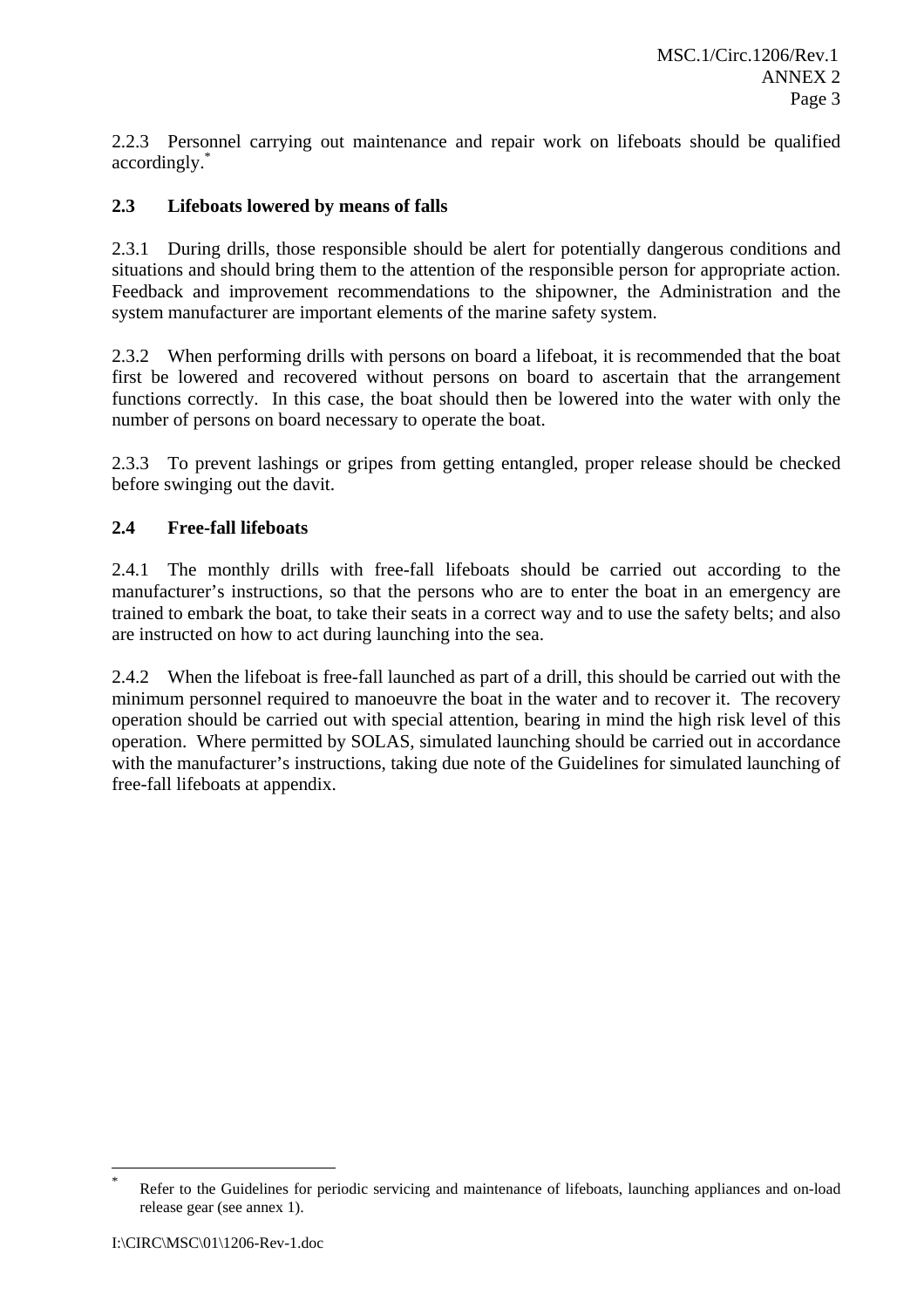## **APPENDIX**

### **GUIDELINES FOR SIMULATED LAUNCHING OF FREE-FALL LIFEBOATS**

### **1 Definition**

Simulated launching is a means of training the crew in the free-fall release procedure of free-fall lifeboats and in verifying the satisfactory function of the free-fall release system without allowing the lifeboat to fall into the sea.

## **2 Purpose and scope**

The purpose of these Guidelines is to provide a basic outline of essential steps to safely carry out simulated launching. These Guidelines are general; the lifeboat manufacturer's instruction manual should always be consulted before conducting simulated launching. Simulated launching should only be carried out with lifeboats and launching appliances designed to accommodate it, and for which the manufacturer has provided instructions. Simulated launching should be carried out under the supervision of a responsible person who should be an officer experienced in such procedures.

## **3 Typical simulated launching sequence**

3.1 Check equipment and documentation to ensure that all components of the lifeboat and launching appliance are in good operational condition.

3.2 Ensure that the restraining device(s) provided by the manufacturer for simulated launching are installed and secure and that the free-fall release mechanism is fully and correctly engaged.

3.3 Establish and maintain good communication between the assigned operating crew and the responsible person.

3.4 Disengage lashings, gripes, etc., installed to secure the lifeboat for sea or for maintenance, except those required for simulated free-fall.

3.5 Participating crew board the lifeboat and fasten their seatbelts under the supervision of the responsible person.

3.6 All crew, except the assigned operating crew, disembark the lifeboat. The assigned operating crew fully prepares the lifeboat for free-fall launch and secures themselves in their seats for the release operation.

3.7 The assigned operating crew activates the release mechanism when instructed by the responsible person. Ensure that the release mechanism operates satisfactorily and, if applicable, the lifeboat travels down the ramp to the distance specified in the manufacturer's instructions.

3.8 Resecure the lifeboat to its stowed position, using the means provided by the manufacturer and ensure that the free-fall release mechanism is fully and correctly engaged.